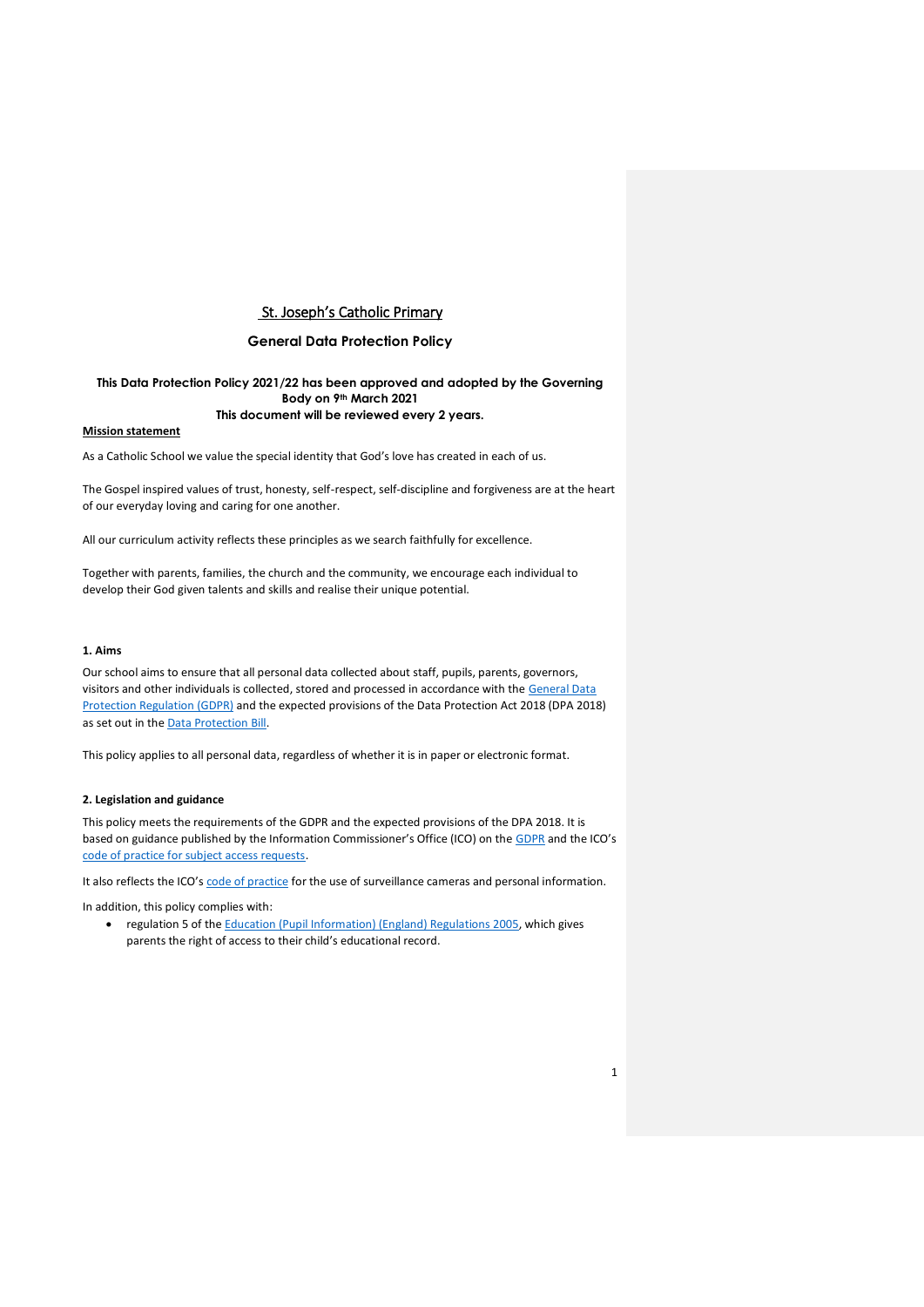# **General Data Protection Policy**

### **3. Definitions**

| <b>Term</b>                            | <b>Definition</b>                                                                                                                                                                                                                                                                                                                                                                                                                                       |
|----------------------------------------|---------------------------------------------------------------------------------------------------------------------------------------------------------------------------------------------------------------------------------------------------------------------------------------------------------------------------------------------------------------------------------------------------------------------------------------------------------|
| Personal data                          | Any information relating to an identified, or identifiable, individual.<br>This may include the individual's:<br>Name (including initials)<br>٠<br>Identification number<br>Location data<br>Online identifier, such as a username<br>$\bullet$<br>It may also include factors specific to the individual's physical, physiological, genetic, mental,<br>economic, cultural or social identity.                                                         |
| Special categories of<br>personal data | Personal data which is more sensitive and so needs more protection, including information<br>about an individual's:<br>Racial or ethnic origin<br>٠<br>Political opinions<br>Religious or philosophical beliefs<br>٠<br>Trade union membership<br>٠<br>Genetics<br>$\bullet$<br>Biometrics (such as fingerprints, retina and iris patterns), where used for<br>identification purposes<br>Health - physical or mental<br>Sex life or sexual orientation |
| Processing                             | Anything done to personal data, such as collecting, recording, organising, structuring, storing,<br>adapting, altering, retrieving, using, disseminating, erasing or destroying.<br>Processing can be automated or manual.                                                                                                                                                                                                                              |
| Data subject                           | The identified or identifiable individual whose personal data is held or processed.                                                                                                                                                                                                                                                                                                                                                                     |
| Data controller                        | A person or organisation that determines the purposes and the means of processing of<br>personal data.                                                                                                                                                                                                                                                                                                                                                  |
| Data processor                         | A person or other body, other than an employee of the data controller, who processes<br>personal data on behalf of the data controller.                                                                                                                                                                                                                                                                                                                 |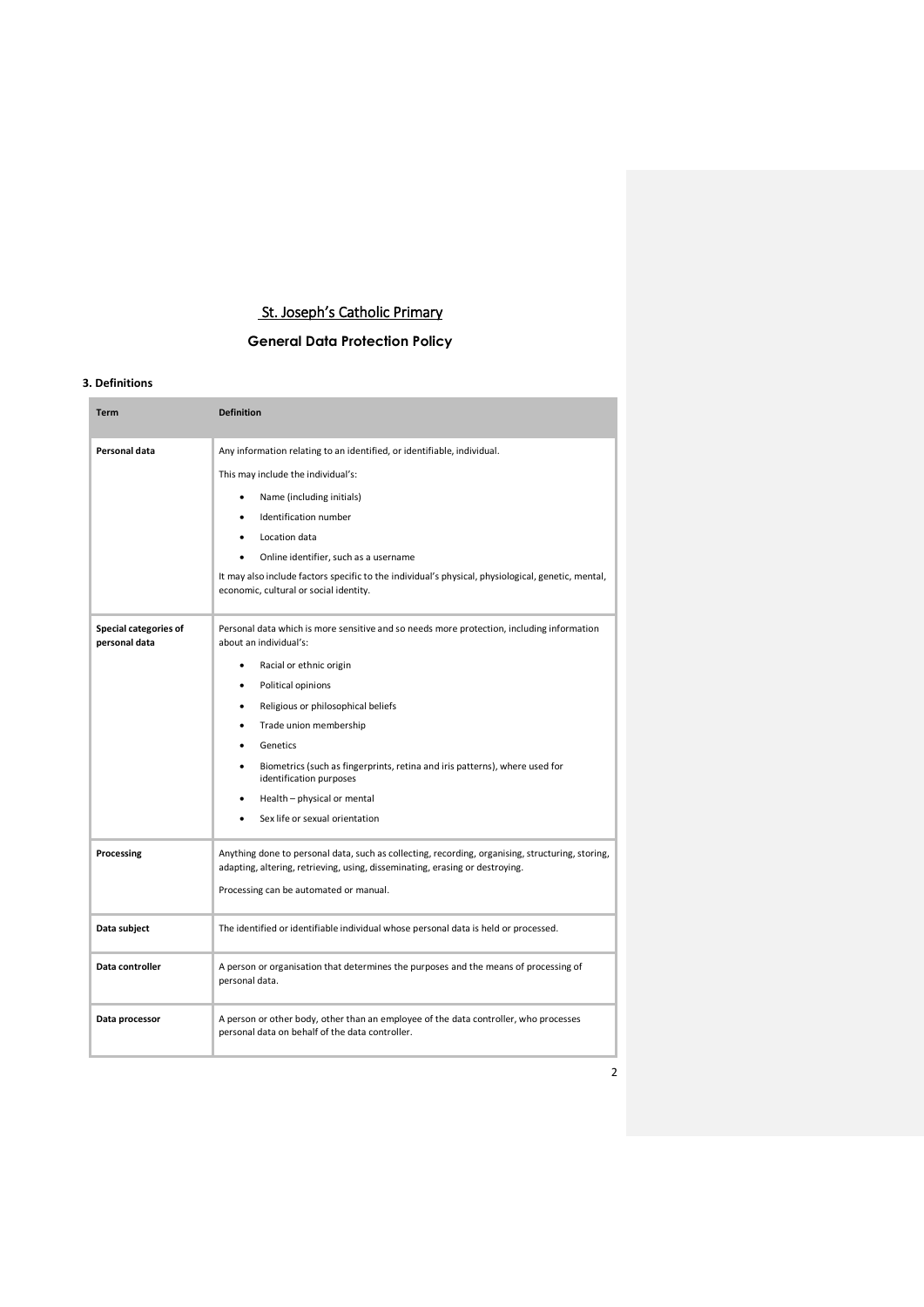## **General Data Protection Policy**

| Personal data breach | A breach of security leading to the accidental or unlawful destruction, loss, alteration,<br>unauthorised disclosure of, or access to personal data. |
|----------------------|------------------------------------------------------------------------------------------------------------------------------------------------------|
|----------------------|------------------------------------------------------------------------------------------------------------------------------------------------------|

#### **4. The data controller**

Our school processes personal data relating to parents, pupils, staff, governors, visitors and others, and therefore is a data controller.

The school is registered as a data controller with the ICO and will renew this registration annually or as otherwise legally required.

#### **5. Roles and responsibilities**

This policy applies to **all staff** employed by our school, and to external organisations or individuals working on our behalf. Staff who do not comply with this policy may face disciplinary action.

#### **5.1 Governing board**

The governing board has overall responsibility for ensuring that our school complies with all relevant data protection obligations.

#### **5.2 Data protection officer**

The data protection officer (DPO) is responsible for overseeing the implementation of this policy, monitoring our compliance with data protection law, and developing related policies and guidelines where applicable.

They will provide an annual report of their activities directly to the governing board and, where relevant, report to the board their advice and recommendations on school data protection issues.

The DPO is also the first point of contact for individuals whose data the school processes, and for the ICO.

Full details of the DPO's responsibilities are set out in their job description.

Our DPO is Sharon Graham and is contactable via e mail dpo@saintpiusx.school

### **5.3 Headteacher**

The headteacher acts as the representative of the data controller on a day-to-day basis.

## **5.4 All staff**

Staff are responsible for:

Collecting, storing and processing any personal data in accordance with this policy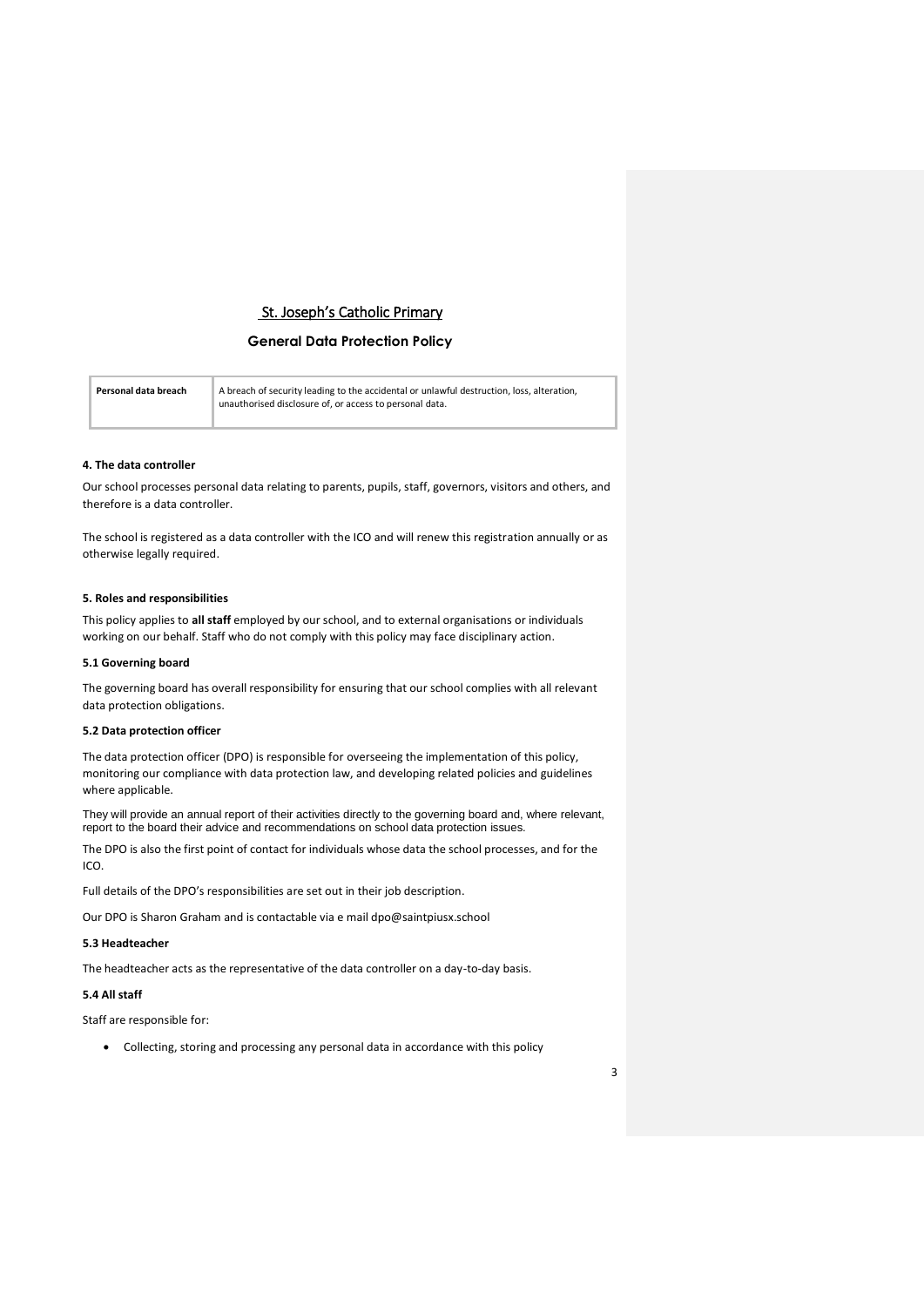### **General Data Protection Policy**

- Informing the school of any changes to their personal data, such as a change of address
- Contacting the DPO in the following circumstances:
	- o With any questions about the operation of this policy, data protection law, retaining personal data or keeping personal data secure
	- o If they have any concerns that this policy is not being followed
	- o If they are unsure whether or not they have a lawful basis to use personal data in a particular way
	- o If they need to rely on or capture consent, draft a privacy notice, deal with data protection rights invoked by an individual, or transfer personal data outside the European Economic Area
	- o If there has been a data breach
	- o Whenever they are engaging in a new activity that may affect the privacy rights of individuals
	- o If they need help with any contracts or sharing personal data with third parties

#### **6. Data protection principles**

The GDPR is based on data protection principles that our school must comply with. The principles say that personal data must be:

- Processed lawfully, fairly and in a transparent manner
- Collected for specified, explicit and legitimate purposes
- Adequate, relevant and limited to what is necessary to fulfil the purposes for which it is processed
- Accurate and, where necessary, kept up to date
- Kept for no longer than is necessary for the purposes for which it is processed
- Processed in a way that ensures it is appropriately secure

This policy sets out how the school aims to comply with these principles.

### **7. Collecting personal data**

### **7.1 Lawfulness, fairness and transparency**

We will only process personal data where we have one of 6 'lawful bases' (legal reasons) to do so under data protection law:

 The data needs to be processed so that the school can **fulfil a contract** with the individual, or the individual has asked the school to take specific steps before entering into a contract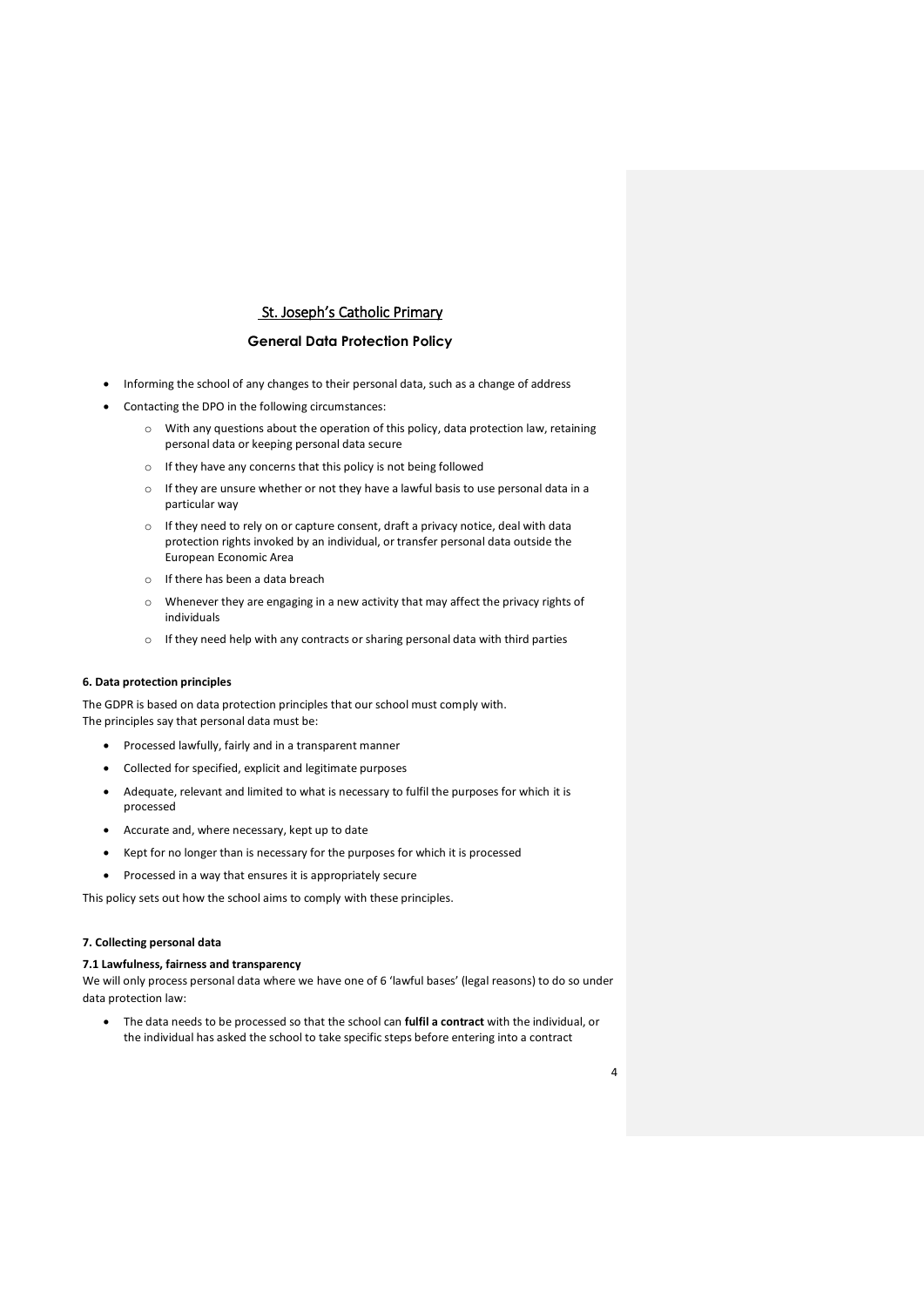### **General Data Protection Policy**

- The data needs to be processed so that the school can **comply with a legal obligation**
- The data needs to be processed to ensure the **vital interests** of the individual e.g. to protect someone's life
- The data needs to be processed so that the school, as a public authority, can perform a task **in the public interest,** and carry out its official functions
- The data needs to be processed for the **legitimate interests** of the school or a third party (provided the individual's rights and freedoms are not overridden)
- The individual (or their parent/carer when appropriate in the case of a pupil) has freely given clear **consent**

If we offer online services to pupils, such as classroom apps, and we intend to rely on consent as a basis for processing, we will get parental consent (except for online counselling and preventive services).

For special categories of personal data, we will also meet one of the special category conditions for processing which are set out in the GDPR and Data Protection Act 2018.

- The individual (or their parent/carer when appropriate in the case of a pupil) has given **explicit consent**
- The data needs to be processed to perform or exercise obligations or rights in relation to **employment, social security or social protection law**
- The data needs to be processed to ensure the **vital interests** of the individual or another person, where the individual is physically or legally incapable of giving consent
- The data has already been made **manifestly public** by the individual
- The data needs to be processed for the establishment, exercise or defence of **legal claims**
- The data needs to be processed for reasons of **substantial public interest** as defined in legislation
- The data needs to be processed for **health or social care purposes**, and the processing is done by, or under the direction of, a health or social work professional or by any other person obliged to confidentiality under law
- The data needs to be processed for **public health reasons**, and the processing is done by, or under the direction of, a health professional or by any other person obliged to confidentiality under law
- The data needs to be processed for **archiving purposes**, scientific or historical research purposes, or statistical purposes, and the processing is in the public interest

For criminal offence data, we will meet both a lawful basis and a condition set out under data protection law. Conditions include:

 The individual (or their parent/carer when appropriate in the case of a pupil) has given **consent**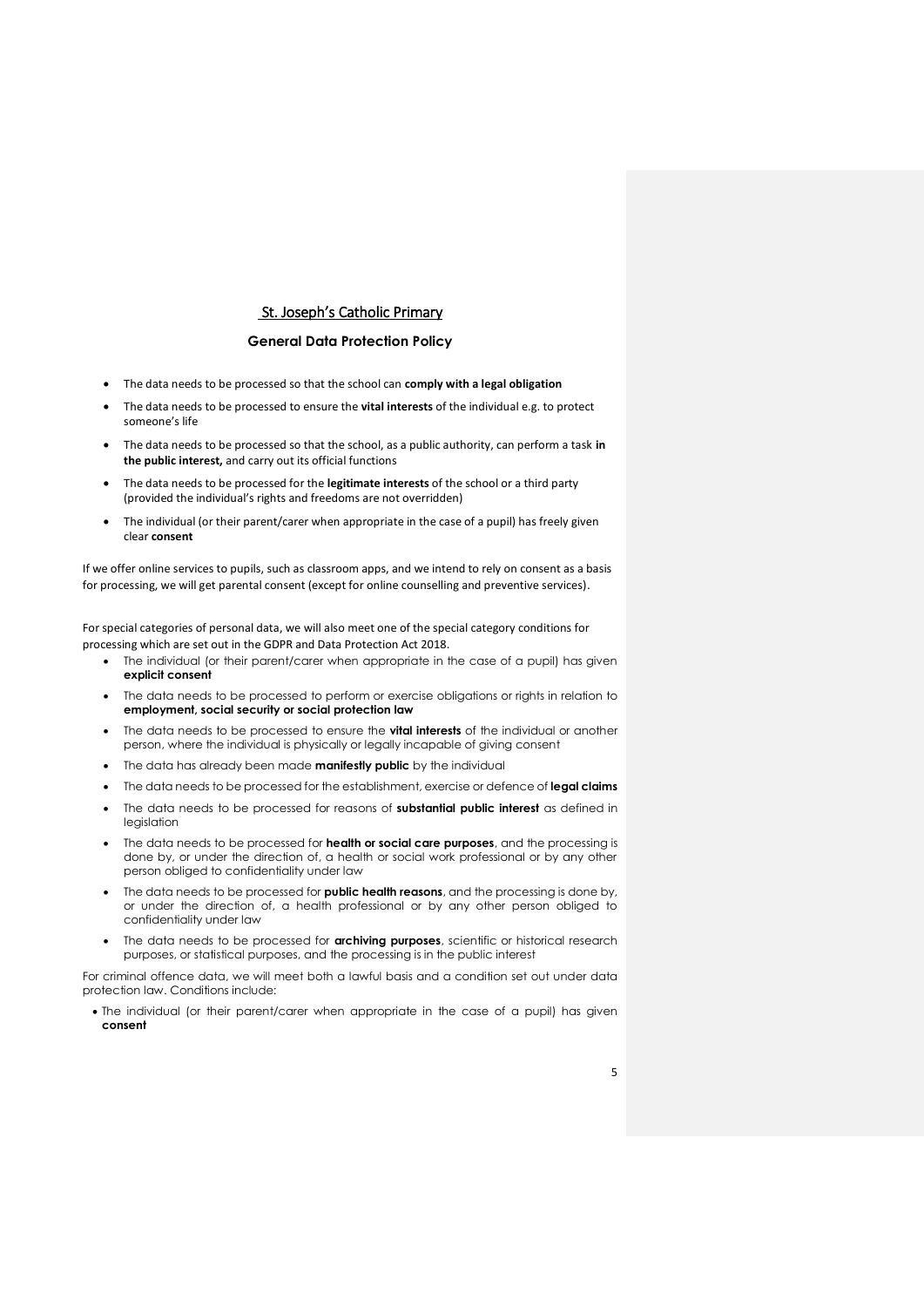#### **General Data Protection Policy**

- The data needs to be processed to ensure the **vital interests** of the individual or another person, where the individual is physically or legally incapable of giving consent
- The data has already been made **manifestly public** by the individual
- The data needs to be processed for or in connection with legal proceedings, to obtain legal advice, or for the establishment, exercise or defence of **legal rights**
- The data needs to be processed for reasons of **substantial public interest** as defined in legislation

Whenever we first collect personal data directly from individuals, we will provide them with the relevant information required by data protection law.

We will always consider the fairness of our data processing. We will ensure we do not handle personal data in ways that individuals would not reasonably expect, or use personal data in ways which have unjustified adverse effects on them.

### **7.2 Limitation, minimisation and accuracy**

We will only collect personal data for specified, explicit and legitimate reasons. We will explain these reasons to the individuals when we first collect their data.

If we want to use personal data for reasons other than those given when we first obtained it, we will inform the individuals concerned before we do so, and seek consent where necessary.

Staff must only process personal data where it is necessary in order to do their jobs.

When staff no longer need the personal data they hold, they must ensure it is deleted or anonymised. This will be done in accordance with the school's retention schedule policy.

### **8. Sharing personal data**

We will not normally share personal data with anyone else, but may do so where:

- There is an issue with a pupil or parent/carer that puts the safety of our staff at risk
- We need to liaise with other agencies we will seek consent as necessary before doing this
- Our suppliers or contractors need data to enable us to provide services to our staff and pupils for example, IT companies. When doing this, we will:
	- o Only appoint suppliers or contractors which can provide sufficient guarantees that they comply with data protection law
	- o Establish a data sharing agreement with the supplier or contractor, either in the contract or as a standalone agreement, to ensure the fair and lawful processing of any personal data we share
	- o Only share data that the supplier or contractor needs to carry out their service, and information necessary to keep them safe while working with us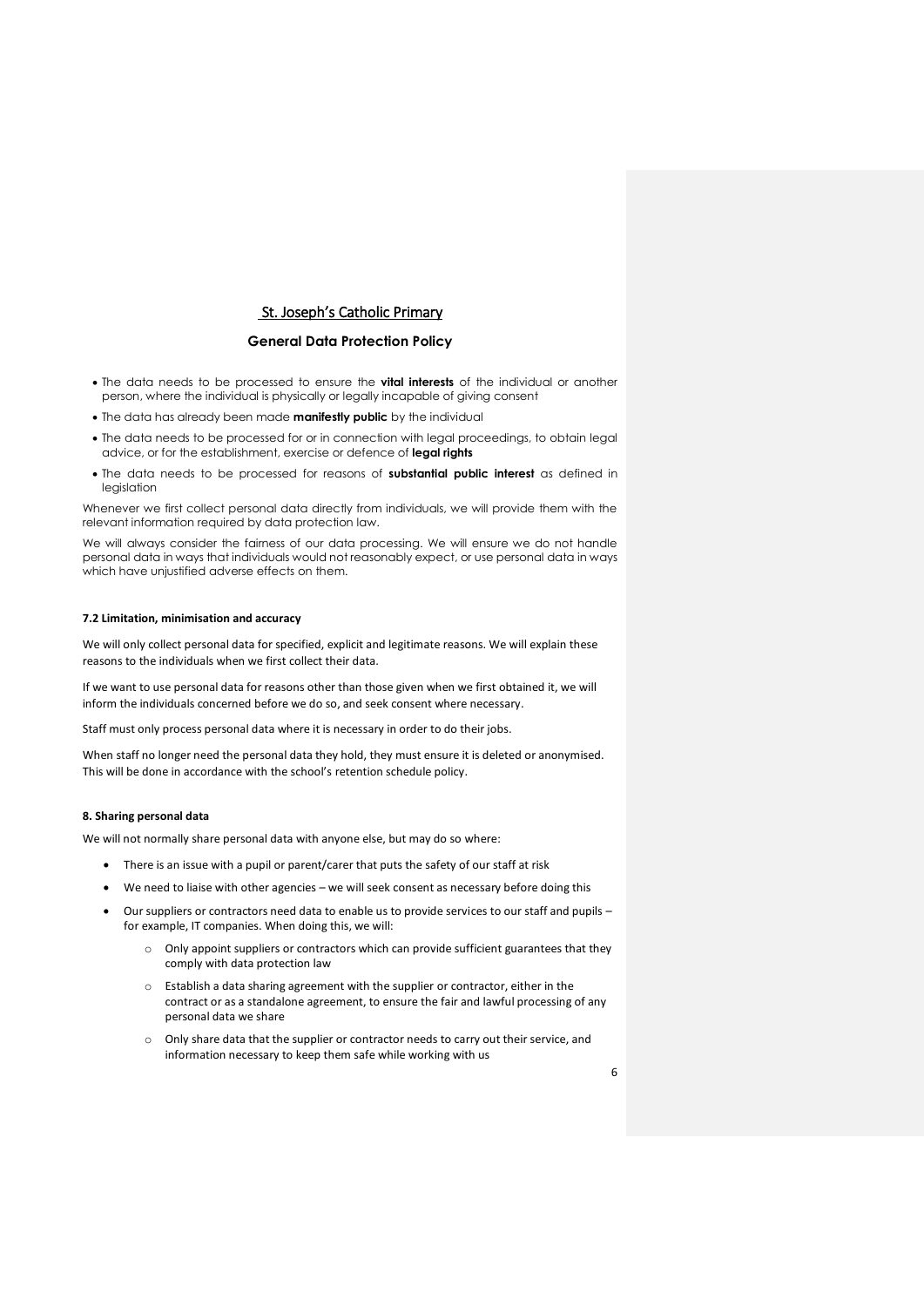### **General Data Protection Policy**

We will also share personal data with law enforcement and government bodies where we are legally required to do so, including for:

- The prevention or detection of crime and/or fraud
- The apprehension or prosecution of offenders
- The assessment or collection of tax owed to HMRC
- In connection with legal proceedings
- Where the disclosure is required to satisfy our safeguarding obligations
- Research and statistical purposes, as long as personal data is sufficiently anonymised or consent has been provided

We may also share personal data with emergency services and local authorities to help them to respond to an emergency situation that affects any of our pupils or staff.

Where we transfer personal data to a country or territory outside the European Economic Area, we will do so in accordance with data protection law.

### **9. Subject access requests and other rights of individuals**

#### **9.1 Subject access requests**

Individuals have a right to make a 'subject access request' to gain access to personal information that the school holds about them. This includes:

- Confirmation that their personal data is being processed
- Access to a copy of the data
- The purposes of the data processing
- The categories of personal data concerned
- Who the data has been, or will be, shared with
- How long the data will be stored for, or if this isn't possible, the criteria used to determine this period
- Where relevant, the existence of the right to request ratification, erasure or restriction, or to object to such processing
- The right to lodge a complaint with ICO or another supervisory authority
- The source of the data, if not the individual
- Whether any automated decision-making is being applied to their data, and what the significance and consequences of this might be for the individual
- The safeguards provided if the data is being transferred internationally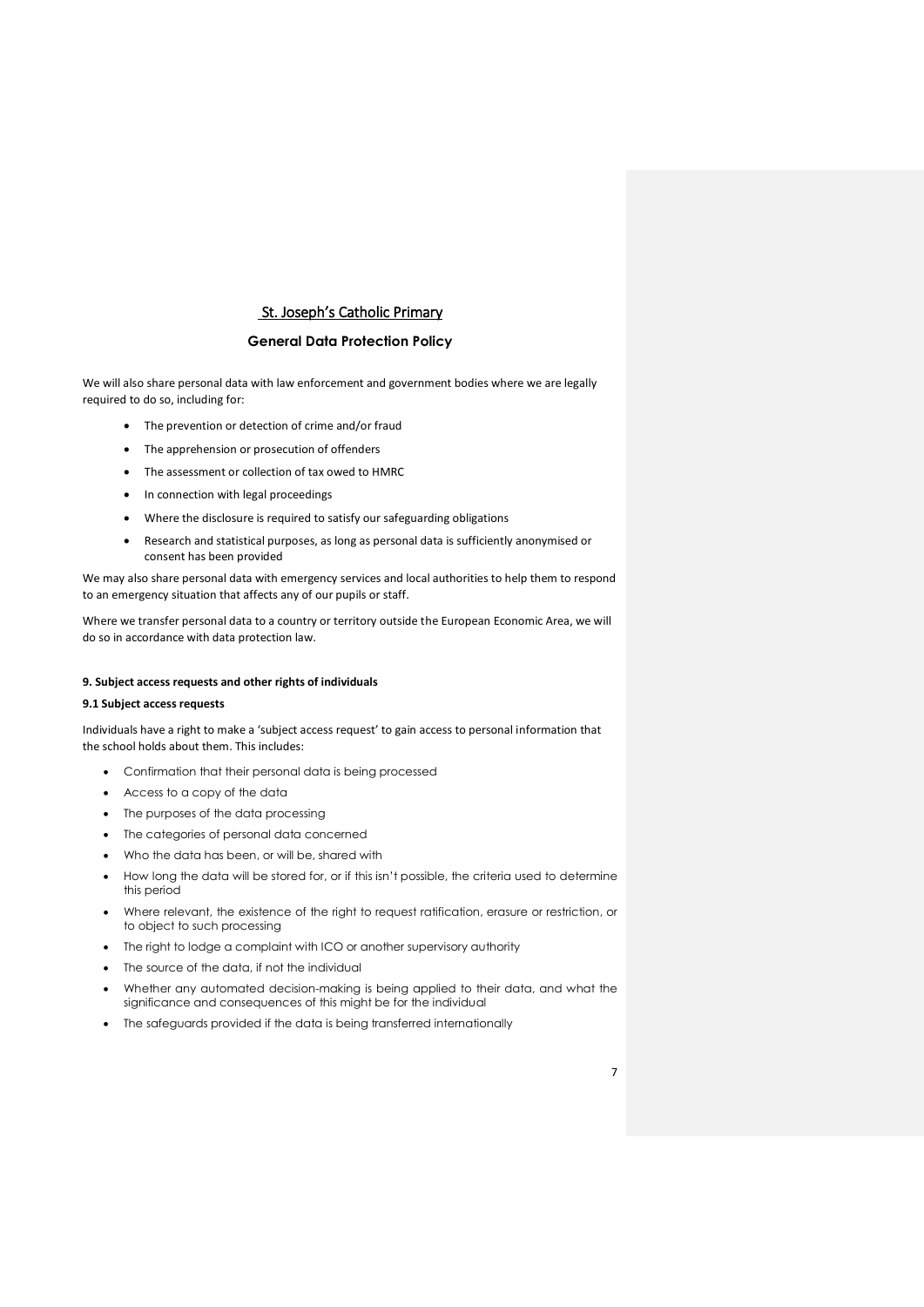### **General Data Protection Policy**

Subject access requests must be submitted in writing, either by letter, email or fax to the DPO. They should include:

- Name of individual
- Correspondence address
- Contact number and email address
- Details of the information requested
- If staff receive a subject access request they must immediately forward it to the DPO.

#### **9.2 Children and subject access requests**

Personal data about a child belongs to that child, and not the child's parents or carers. For a parent or carer to make a subject access request with respect to their child, the child must either be unable to understand their rights and the implications of a subject access request, or have given their consent.

Children below the age of 12 are generally not regarded to be mature enough to understand their rights and the implications of a subject access request. Therefore, most subject access requests from parents or carers of pupils at our school may be granted without the express permission of the pupil. This is not a rule and a pupil's ability to understand their rights will always be judged on a case-by-case basis.

### **9.3 Responding to subject access requests**

When responding to requests, we:

- May ask the individual to provide 2 forms of identification
- May contact the individual via phone to confirm the request was made
- Will respond without delay and within 1 month of receipt of the request
- Will provide the information free of charge
- May tell the individual we will comply within 3 months of receipt of the request, where a request is complex or numerous. We will inform the individual of this within 1 month, and explain why the extension is necessary

We will not disclose information for a variety of reasons, such as if it:

- Might cause serious harm to the physical or mental health of the pupil or another individual
- Would reveal that the child is being or has been abused, or is at risk of abuse, where the disclosure of that information would not be in the child's best interests
- Would reveal that the child is at risk of abuse, where the disclosure of that information would not be in the child's best interests
- Is contained in adoption or parental order records
- Is given to a court in proceedings concerning the child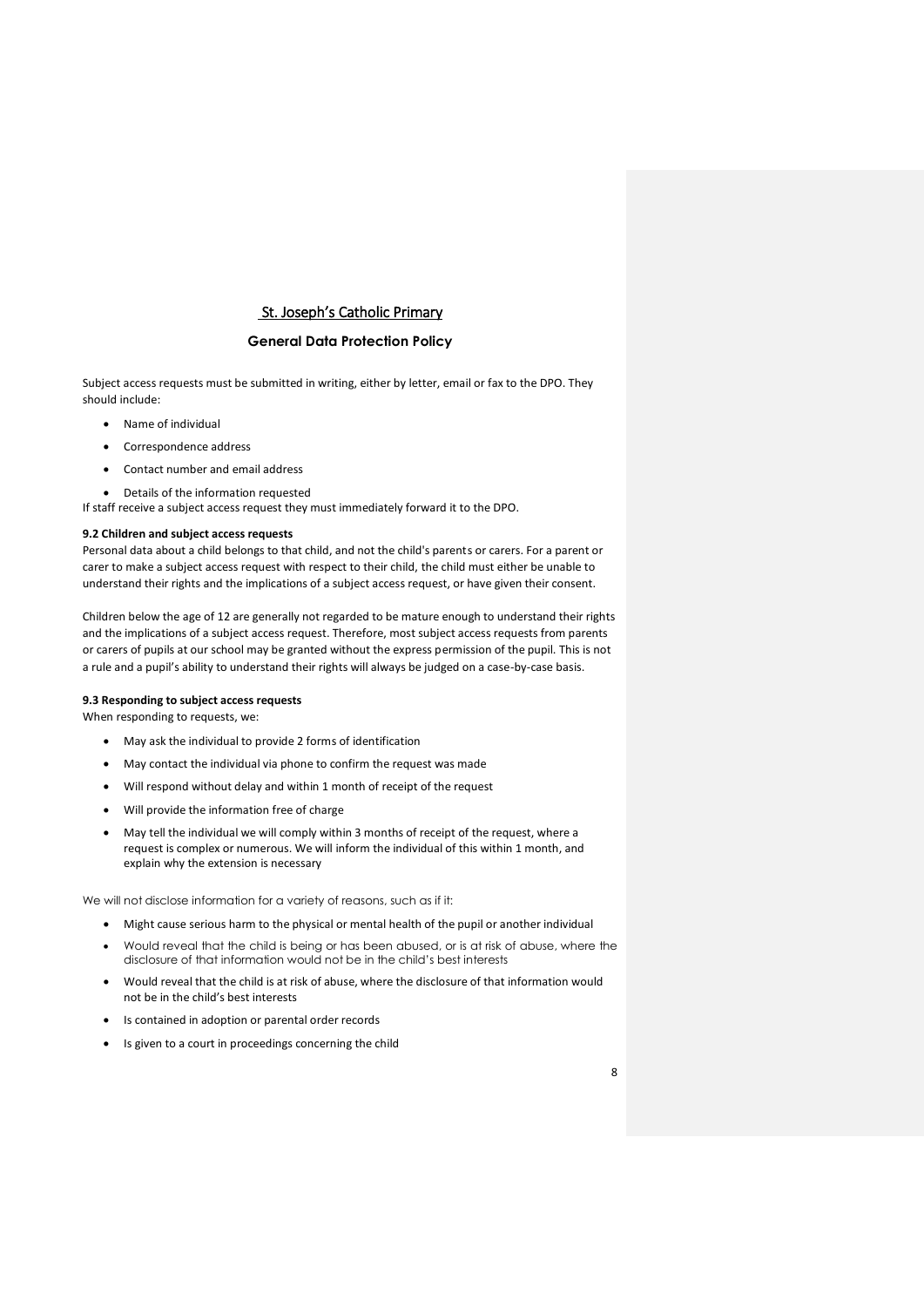### **General Data Protection Policy**

If the request is unfounded or excessive, we may refuse to act on it, or charge a reasonable fee which takes into account administrative costs.

A request will be deemed to be unfounded or excessive if it is repetitive, or asks for further copies of the same information.

When we refuse a request, we will tell the individual why, and tell them they have the right to complain to the ICO.

#### **9.4 Other data protection rights of the individual**

In addition to the right to make a subject access request (see above), and to receive information when we are collecting their data about how we use and process it (see section 7), individuals also have the right to:

- Withdraw their consent to processing at any time
- Ask us to rectify, erase or restrict processing of their personal data, or object to the processing of it (in certain circumstances)
- Prevent use of their personal data for direct marketing
- Challenge processing which has been justified on the basis of public interest
- Request a copy of agreements under which their personal data is transferred outside of the European Economic Area
- Object to decisions based solely on automated decision making or profiling (decisions taken with no human involvement, that might negatively affect them)
- Prevent processing that is likely to cause damage or distress
- Be notified of a data breach in certain circumstances
- Make a complaint to the ICO
- Ask for their personal data to be transferred to a third party in a structured, commonly used and machine-readable format (in certain circumstances)

Individuals should submit any request to exercise these rights to the DPO. If staff receive such a request, they must immediately forward it to the DPO.

#### **10. Parental requests to see the educational record**

Parents, or those with parental responsibility, have a legal right to free access to their child's educational record (which includes most information about a pupil) within 15 school days of receipt of a written request.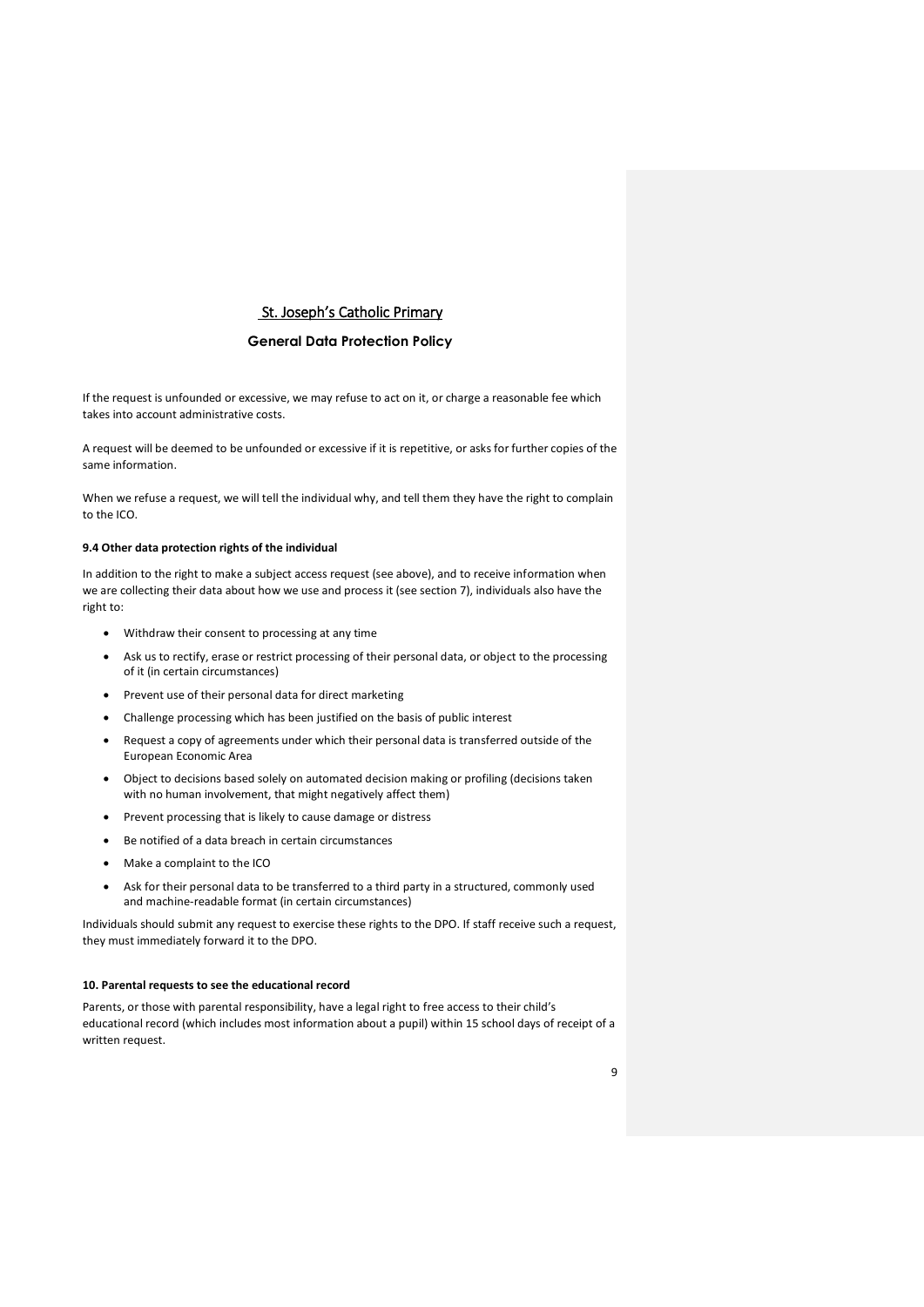## **General Data Protection Policy**

This right applies as long as the pupil concerned is aged under 18.

There are certain circumstances in which this right can be denied, such as if releasing the information might cause serious harm to the physical or mental health of the pupil or another individual, or if it would mean releasing exam marks before they are officially announced.

### **12. CCTV**

We use CCTV in various locations around the school site to ensure it remains safe. We will adhere to the ICO's [code of practice](https://ico.org.uk/media/for-organisations/documents/1542/cctv-code-of-practice.pdf) for the use of CCTV.

We do not need to ask individuals' permission to use CCTV, but we make it clear where individuals are being recorded. Security cameras are clearly visible and accompanied by prominent signs explaining that CCTV is in use.

Any enquiries about the CCTV system should be directed to Russ Odell at rodell@saintpiusx.school

#### **13. Photographs and videos**

As part of our school activities, we may take photographs and record images of individuals within our school.

We will obtain written consent from parents/carers for photographs and videos to be taken of their child for communication, marketing and promotional materials. We will clearly explain how the photograph and/or video will be used to both the parent/carer and pupil.

Uses may include:

- Within school on notice boards and in school magazines, brochures, newsletters, etc.
- Outside of school by external agencies such as the school photographer, newspapers, campaigns
- Online on our school website or social media pages

Consent can be refused or withdrawn at any time. If consent is withdrawn, we will delete the photograph or video and not distribute it further.

When using photographs and videos in this way we will not accompany them with any other personal information about the child, to ensure they cannot be identified.

See our *[child protection and safeguarding policy/photography policy/other relevant policy]* for more information on our use of photographs and videos.

**Commented [SG1]:** Please check the policies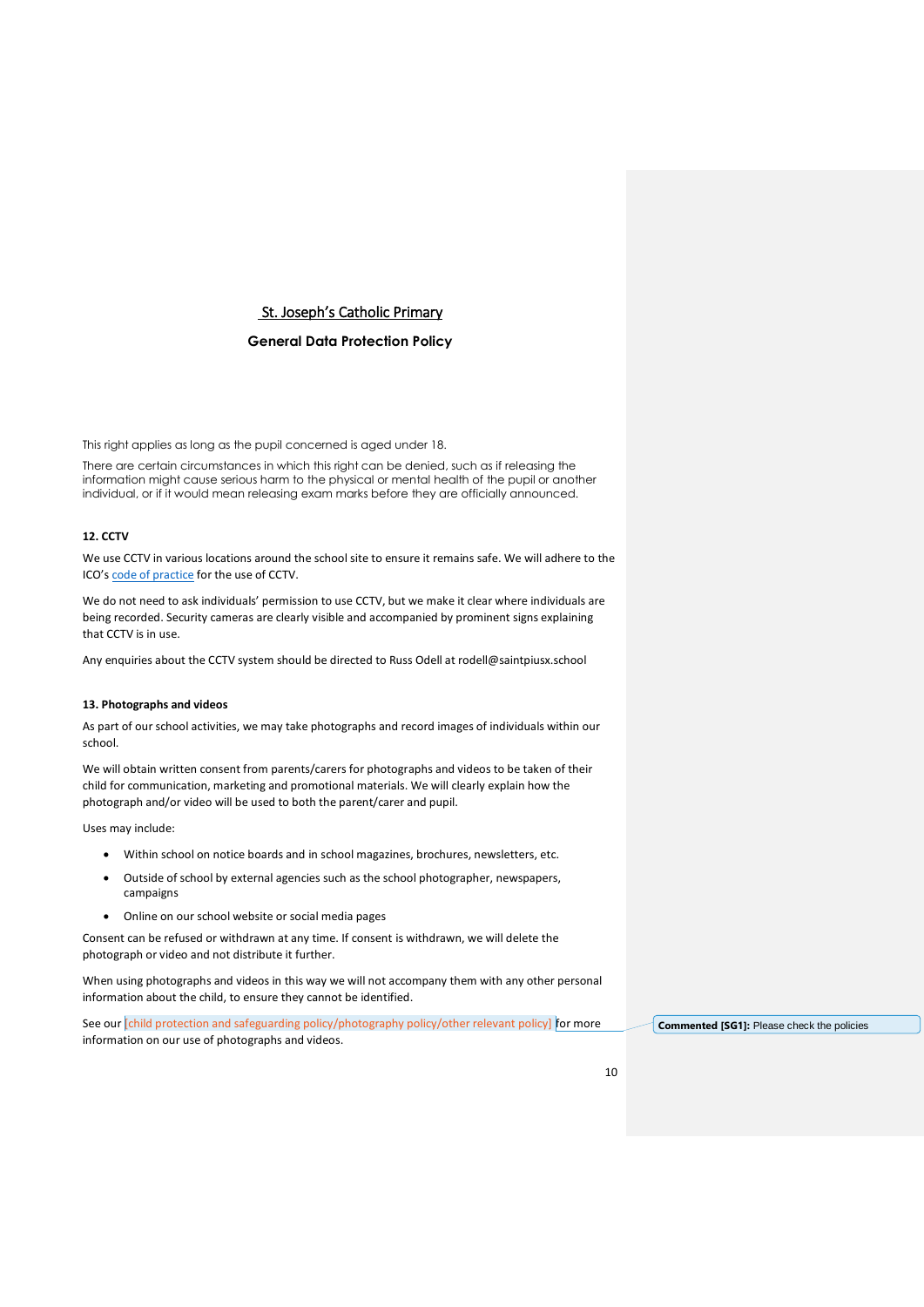### **General Data Protection Policy**

## **14. Data protection by design and default**

We will put measures in place to show that we have integrated data protection into all of our data processing activities, including:

- Appointing a suitably qualified DPO, and ensuring they have the necessary resources to fulfil their duties and maintain their expert knowledge
- Only processing personal data that is necessary for each specific purpose of processing, and always in line with the data protection principles set out in relevant data protection law (see section 6)
- Completing privacy impact assessments where the school's processing of personal data presents a high risk to rights and freedoms of individuals, and when introducing new technologies (the DPO will advise on this process)
- Integrating data protection into internal documents including this policy, any related policies and privacy notices
- Regularly training members of staff on data protection law, this policy, any related policies and any other data protection matters; we will also keep a record of attendance
- Regularly conducting reviews and audits to test our privacy measures and make sure we are compliant
- Maintaining records of our processing activities, including:
	- o For the benefit of data subjects, making available the name and contact details of our school and DPO and all information we are required to share about how we use and process their personal data (via our privacy notices)
	- o For all personal data that we hold, maintaining an internal record of the type of data, data subject, how and why we are using the data, any third-party recipients, how and why we are storing the data, retention periods and how we are keeping the data secure

### **15. Data security and storage of records**

We will protect personal data and keep it safe from unauthorised or unlawful access, alteration, processing or disclosure, and against accidental or unlawful loss, destruction or damage.

In particular:

- Paper-based records and portable electronic devices, such as laptops and hard drives that contain personal data are kept under lock and key when not in use
- Papers containing confidential personal data must not be left on office and classroom desks, on staffroom tables, pinned to notice/display boards, or left anywhere else where there is general access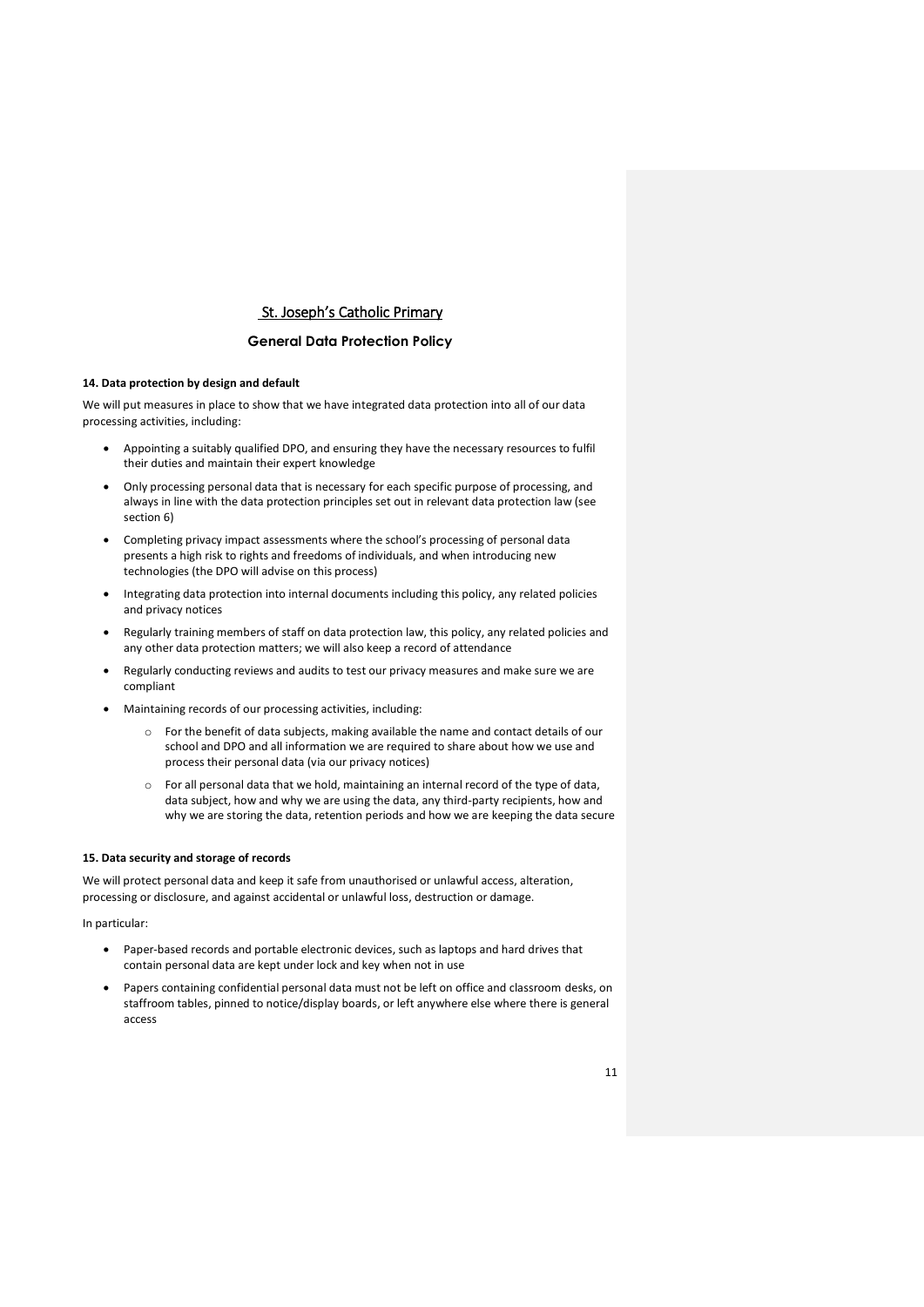### **General Data Protection Policy**

- Where personal information needs to be taken off site, staff must sign it in and out from the school office
- Passwords that are at least 8 characters long containing letters and numbers are used to access school computers, laptops and other electronic devices. Staff and pupils are reminded to change their passwords at regular intervals
- Encryption software is used to protect all portable devices and removable media, such as laptops and USB devices
- Staff, pupils or governors who store personal information on their personal devices are expected to follow the same security procedures as for school-owned equipment (see our [online safety policy/ICT policy/acceptable use agreement/policy on acceptable use])
- Where we need to share personal data with a third party, we carry out due diligence and take reasonable steps to ensure it is stored securely and adequately protected (see section 8)

#### **16. Disposal of records**

Personal data that is no longer needed will be disposed of securely. Personal data that has become inaccurate or out of date will also be disposed of securely, where we cannot or do not need to rectify or update it.

For example, we will shred or incinerate paper-based records, and overwrite or delete electronic files. We may also use a third party to safely dispose of records on the school's behalf. If we do so, we will require the third party to provide sufficient guarantees that it complies with data protection law.

#### **17. Personal data breaches**

The school will make all reasonable endeavours to ensure that there are no personal data breaches. In the unlikely event of a suspected data breach, we will follow the procedure set out in appendix 1. When appropriate, we will report the data breach to the ICO within 72 hours. Such breaches in a school context may include, but are not limited to:

- A non-anonymised dataset being published on the school website which shows the exam results of pupils eligible for the pupil premium
- Safeguarding information being made available to an unauthorised person
- The theft of a school laptop containing non-encrypted personal data about pupils

### **18. Training**

All staff and governors are provided with data protection training as part of their induction process.

Data protection will also form part of continuing professional development, where changes to legislation, guidance or the school's processes make it necessary.

**Commented [SG2]:** Please check the policies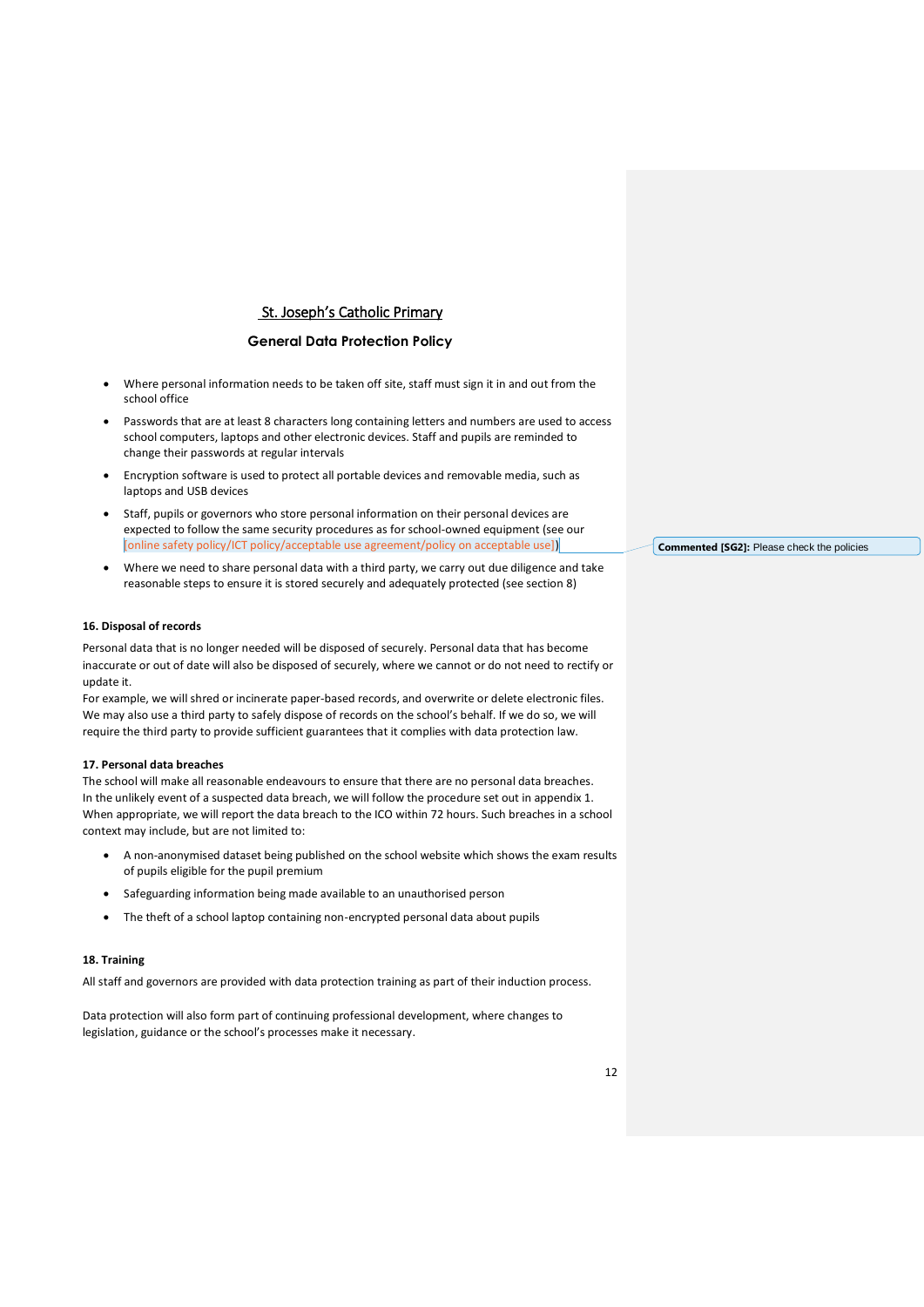## **General Data Protection Policy**

## **19. Monitoring arrangements**

The DPO is responsible for monitoring and reviewing this policy.

This policy will be reviewed **every 2 years** and shared with the full governing board.

## **20. Links with other policies**

This data protection policy is linked to our:

- Freedom of information publication scheme
- Safeguarding policy
- Disciplinary policy
- ICT Acceptable Use Policy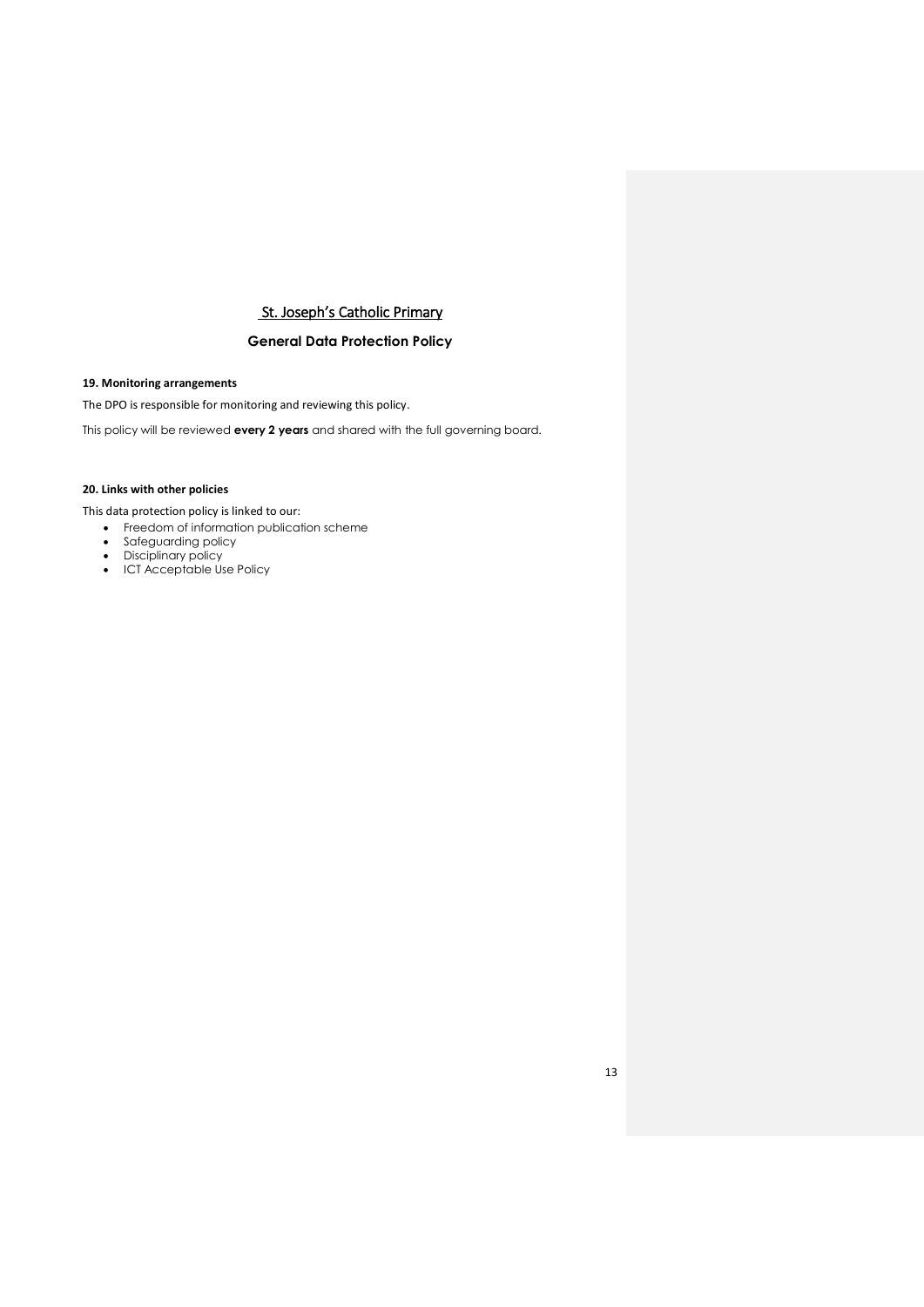### **General Data Protection Policy**

### **Appendix 1: Personal data breach procedure**

This procedure is based on [guidance on personal data breaches](https://ico.org.uk/for-organisations/guide-to-the-general-data-protection-regulation-gdpr/personal-data-breaches/) produced by the ICO.

- On finding or causing a breach, or potential breach, the staff member or data processor must immediately notify the DPO
- The DPO will investigate the report, and determine whether a breach has occurred. To decide, the DPO will consider whether personal data has been accidentally or unlawfully:
	- o Lost
	- o Stolen
	- o Destroyed
	- o Altered
	- o Disclosed or made available where it should not have been
	- o Made available to unauthorised people
- The DPO will alert the headteacher and the chair of governors
- The DPO will make all reasonable efforts to contain and minimise the impact of the breach, assisted by relevant staff members or data processors where necessary. (Actions relevant to specific data types are set out at the end of this procedure)
- The DPO will assess the potential consequences, based on how serious they are, and how likely they are to happen
- The DPO will work out whether the breach must be reported to the ICO. This must be judged on a case-by-case basis. To decide, the DPO will consider whether the breach is likely to negatively affect people's rights and freedoms, and cause them any physical, material or non-material damage (e.g. emotional distress), including through:
	- o Loss of control over their data
	- o Discrimination
	- o Identify theft or fraud
	- o Financial loss
	- o Unauthorised reversal of pseudonymisation (for example, key-coding)
	- o Damage to reputation
	- o Loss of confidentiality

o Any other significant economic or social disadvantage to the individual(s) concerned If it's likely that there will be a risk to people's rights and freedoms, the DPO must notify the ICO.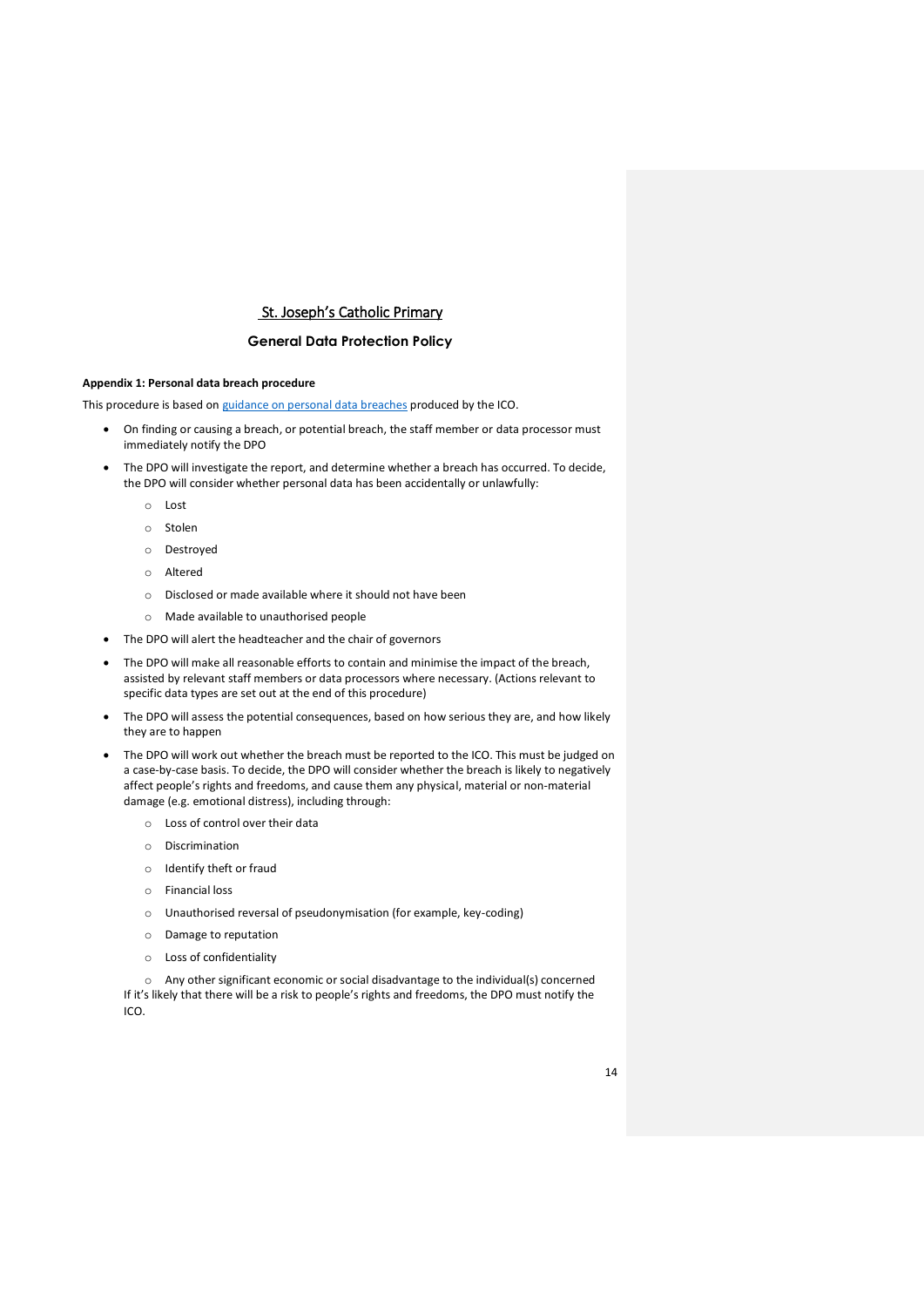### **General Data Protection Policy**

- The DPO will document the decision (either way), in case it is challenged at a later date by the ICO or an individual affected by the breach. Documented decisions are stored on a designated software solution
- Where the ICO must be notified, the DPO will do this via the 'report a breach' page of the ICO [website](https://ico.org.uk/for-organisations/report-a-breach/) within 72 hours. As required, the DPO will set out:
	- o A description of the nature of the personal data breach including, where possible:
		- The categories and approximate number of individuals concerned
		- The categories and approximate number of personal data records concerned
	- o The name and contact details of the DPO
	- o A description of the likely consequences of the personal data breach
	- o A description of the measures that have been, or will be taken, to deal with the breach and mitigate any possible adverse effects on the individual(s) concerned
- If all the above details are not yet known, the DPO will report as much as they can within 72 hours. The report will explain that there is a delay, the reasons why, and when the DPO expects to have further information. The DPO will submit the remaining information as soon as possible
- The DPO will also assess the risk to individuals, again based on the severity and likelihood of potential or actual impact. If the risk is high, the DPO will promptly inform, in writing, all individuals whose personal data has been breached. This notification will set out:
	- o The name and contact details of the DPO
	- o A description of the likely consequences of the personal data breach
	- o A description of the measures that have been, or will be, taken to deal with the data breach and mitigate any possible adverse effects on the individual(s) concerned
- The DPO will notify any relevant third parties who can help mitigate the loss to individuals for example, the police, insurers, banks or credit card companies
- The DPO will document each breach, irrespective of whether it is reported to the ICO. For each breach, this record will include the:
	- o Facts and cause
	- o Effects
	- o Action taken to contain it and ensure it does not happen again (such as establishing more robust processes or providing further training for individuals)

Records of all breaches will be stored on a designated software solution

 The DPO and headteacher will meet to review what happened and how it can be stopped from happening again. This meeting will happen as soon as reasonably possible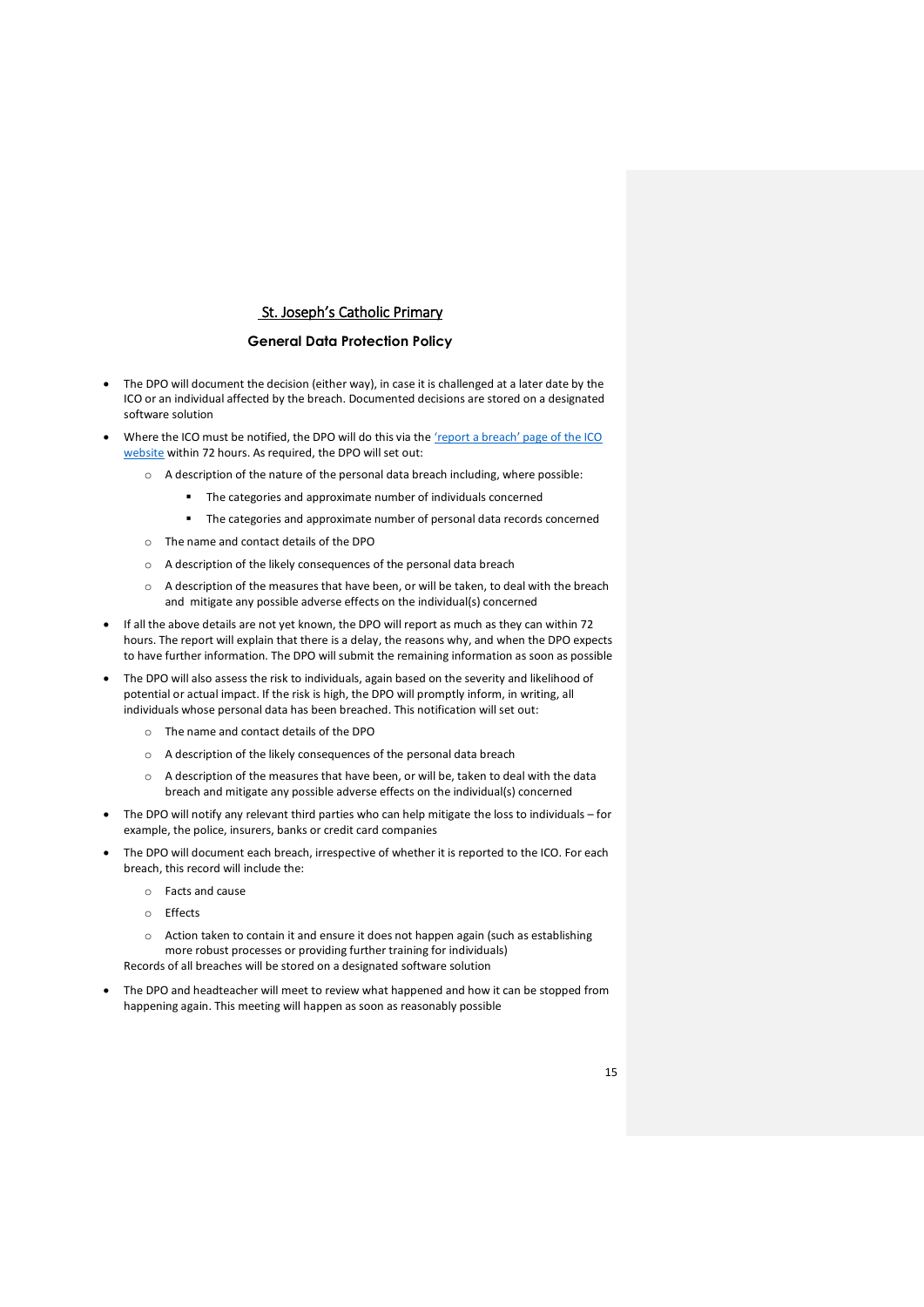## **General Data Protection Policy**

## **Actions to minimise the impact of data breaches**

We will take actions to mitigate the impact of different types of data breach, focusing especially on breaches involving particularly risky or sensitive information. We will review the effectiveness of these actions and amend them as necessary after any data breach.